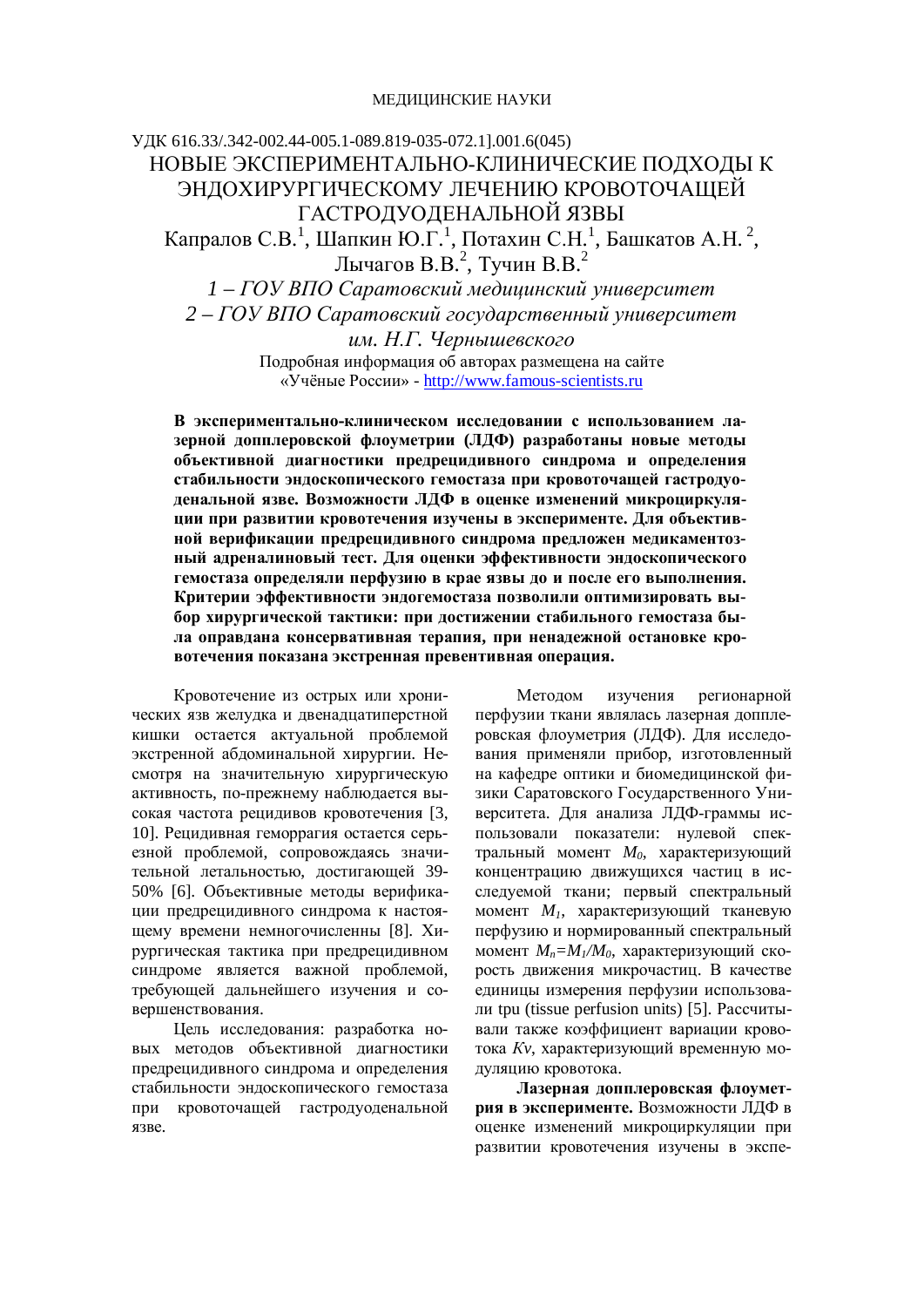рименте. Экспериментальная часть работы выполнена на 30 белых лабораторных крысах-самцах линии Вистар с массой тела 110-130 г.

Под тиопенталовым наркозом крысам выполнялась лапаротомия. Обнажалась печень, ее край выводился в операционную рану. С поверхности края печени регистрировали ЛДФ-грамму. Затем ножницами иссекали край печени. Из раны возникало обильное паренхиматозное кровотечение. В этот момент с кровоточащей поверхности повторно регистрировали ЛДФ-грамму. Кровоточащую поверхность орошали 1 мл 0,1% раствора адреналина гидрохлорида. Темп геморрагии при этом уменьшался, раневая поверхность покрывалась сгустком крови. Через 2 минуты после аппликации раствора адреналина в третий раз регистрировали ЛДФ-грамму. Кровоточащую рану печени коагулировали бесконтактным излучением полупроводникового лазера «Lasermed 1-10» с длиной волны 1.06 мкм и мошностью излучения на торце световода 8 Вт. Достигался гемостаз, рана печени покрывалась прочной пленкой коагуляционного некроза. На коагулированной поверхности в четвертый раз выполняли лазерную допплеровскую флоуметрию. Результаты измерения параметров микроциркуляции экспериментального моделирования кровотечения и экспериментального гемостаза представлены в таблице 1. В ходе парного дисперсионного анализа достоверных различий по t-тесту между параметрами микроциркуляции в норме и при развитии кровотечения не выявлено. Аппликация адреналина вызывала значимое снижение в исследуемом объеме ткани концентрации лвижущихся частиц (Μο) и перфузии в (M<sub>1</sub>). Эффективный гемостаз сопровождался снижением перфузии более чем в три раза с высокой степенью достоверности (p<0,01).

Проведение эксперимента выявило необходимость подтверждать индивидуальные изменения регионарной микрогемодинамики медикаментозным тестом. Кроме того, в эксперименте in vivo была показана возможность контролировать качество достигнутого гемостаза с помощью ЛДФ.

Лазерная допплеровская флоуметрия в клинике кровоточащей язвы С целью прогнозирования рецидива гастродуоденального кровотечения выполнялась эндоскопическая лазерная допплеровская флоуметрия (ЭЛДФ). Для этого световод датчика лазерного доплеровского флоуметра во время эндоскопии проводили через биопсийный канал эндоскопа к исследуемой области. После контактной установки световода регистрировали ЛДФграмму и анализировали ее показатели.

По мнению ряда авторов [1,9] решающим критерием рецидива язвенной геморрагии является фибриноидный некроз сосудистой стенки в периульцерозной области и вовлечение их в воспалительный инфильтрат с развитием ангиосклероза [7]. При этом сосуды утрачивают тонус и способность реагировать на прессорные амины, что и является признаком предрецидивного состояния [4].

| Показатели            | Печень          | Кровотечение     | Аппликация        | Гемостаз          | P     |
|-----------------------|-----------------|------------------|-------------------|-------------------|-------|
| ЛДФ, tpu <sup>1</sup> | $M \pm m$ (tpu) | $M \pm m$ (tpu)  | адреналина        | $M \pm m$ (tpu)   |       |
|                       |                 |                  | $M \pm m$ (tpu)   |                   |       |
| $M0$ , tpu $*$        | $0,134\pm0,04$  | $0,11\pm0,06$    | $0.09 \pm 0.06$   | $0,021 \pm 0,006$ | 0,046 |
| $M1$ , tpu $*$        | $0,122\pm0,05$  | $0,09\pm0,03$    | $0,06 \pm 0,03$   | $0,048 \pm 0,019$ | 0,01  |
| Kv                    | $6,27\pm3,78$   | $11,03 \pm 5,03$ | $186,9 \pm 168,4$ | $67,2{\pm}37,6$   | 0,096 |
| Mn, tpu $*$           | $0,91\pm0,11$   | $0,82{\pm}0,08$  | $1,23\pm0,28$     |                   | 0,001 |

Таблица 1. Показатели ЛДФ при экспериментальном моделировании кровотечения  $(n=30)$ 

 $*$  – различия между группами достоверны; Р – р-значение дисперсионного анализа повторных измерений

 $\overline{a}$ 

 $1$  tpu – tissue perfusion units – единица измерения перфузии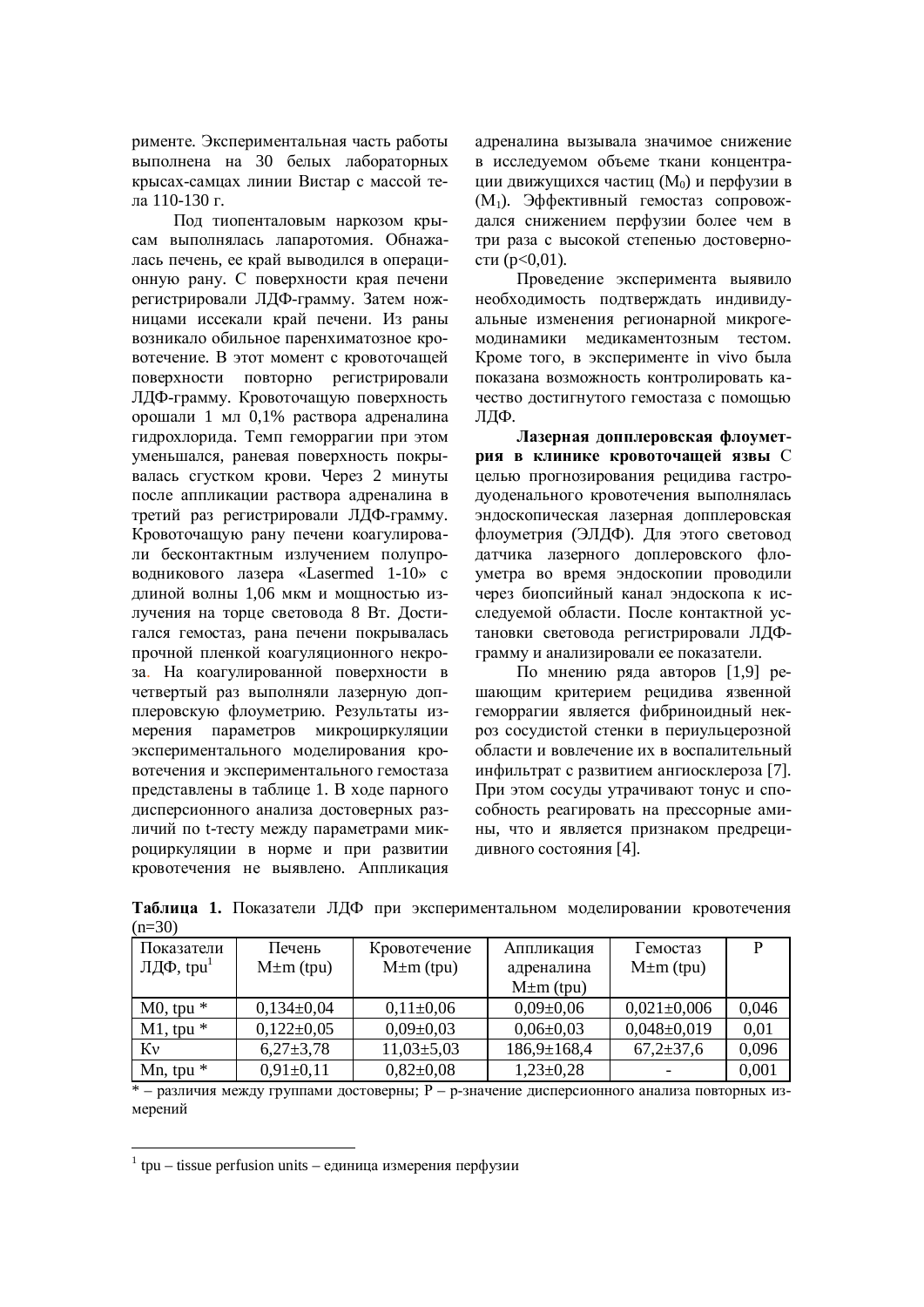Для объективной верификации предрецидивного синдрома методом ЭЛДФ нами предложен медикаментозный адреналиновый тест.<sup>2</sup> При патологии микроциркуляции в склерозированных краях кровоточащей язвы в условиях воспалительного инфильтрата, фибриноидного набухания и некроза сосулы теряли способность реагировать на прессорные амины, в результате чего перфузия после выполнения адреналинового теста не изменялась или даже возрастала, что являлось критерием нестабильного локального гемостаза. Если тонус сосудов периульцерозной зоны был сохранен, после орошения язвы раствором адреналина перфузия снижалась, что свидетельствовало об отсутствии предрецидивного синдрома.

Способ прогнозирования язвенного гастродуоденального кровотечения применялся у 58 пациентов, госпитализированных с кровоточащей гастродуоденальной язвой и активностью кровотечения Forrest II. Эффективность прогнозирования рецидива кровотечения способом эндоскопической лазерной допплеровской флоуметрии контролировалась клинически. У 36 больных со стабильным гемостазом пациентов риск рецидивной геморрагии по данным ЭЛДФ не был подтвержден (Рис. 1). При дальнейшем лечении и наблюдении повторного кровотечения не отмечено ни у одного больного этой группы.



Рис. 1. Адреналиновый тест. ЭЛДФпризнаки стабильного гемостаза

 $\overline{a}$ 

Предрецидивный синдром подтвержден по данным ЭЛДФ у 22 человек. Он характеризовался парадоксальным увеличением перфузии периульцерозной области и сохраняющимся высоким коэффициентом вариации кровотока (Рис. 2).



Рис. 2. Адреналиновый тест. ЭЛДФпризнаки предрецидивного синдрома

Произвелен анализ показателей ЭЛДФ, регистрированных у пациентов с предрецидивным синдромом и со стабильным гемостазом (табл. 2).

Анализ данных, представленных в таблице, показал отсутствие достоверных различий перфузии в крае язвы у пациентов со стабильным гемостазом и предрешиливным синдромом до орошения раствором адреналина. При выполнении адреналинового теста перфузия в крае язвы достоверно различалась у больных со стабильным гемостазом и возможным рецидивом геморрагии. Анализ коэффициента вариании кровотока по *z*-критерию не выявил достоверных различий.

Для оценки эффективности эндоскопического гемостаза определяли перфузию в крае язвы до и после его выполнения<sup>3</sup>. Если перфузия в крае язвы снижалась после выполнения энлоскопического гемостаза, то считали выполненный гемостаз эффективным. При отсутствии динамики перфузии или ее повышении считали эниоскопический гемостаз нелостаточно належным.

Способ оценки эффективности эндоскопического гемостаза применялся у 17

<u>.</u>

<sup>&</sup>lt;sup>2</sup> Заявка на АС № 2005 139550 от 20.12.2005

 $3$  Заявка на АС № 2005 139549 – положительное решение ФИПС 20.12.2006 г.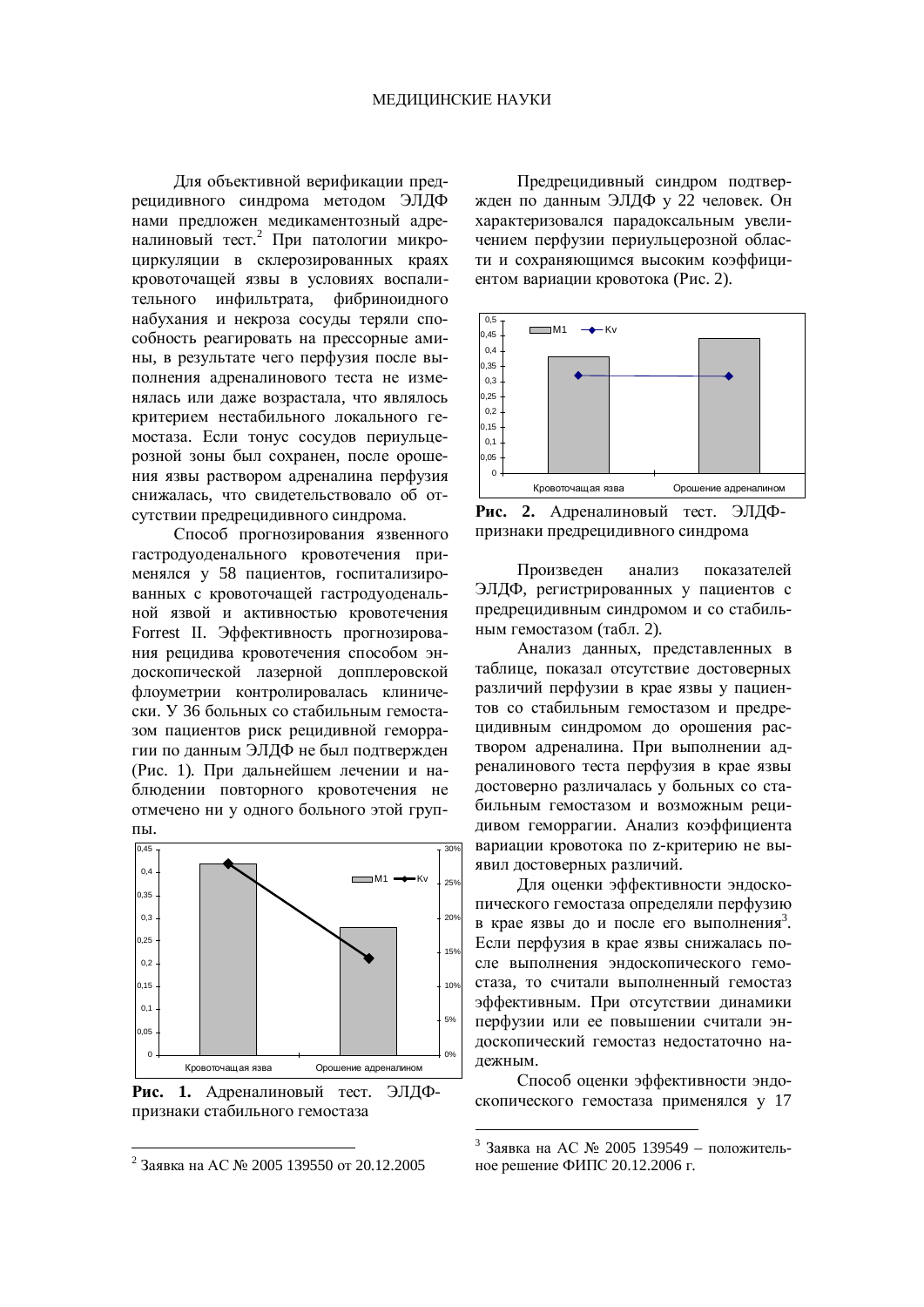больных, госпитализированных с продолжающимся язвенным кровотечением Forrest I и у 26 пациентов. поступивших с активностью геморрагии Forrest II. У 14 человек применялось клипирование аррозированного сосуда в кровоточащей язве, 29 – выполнялась ее лазерфотокоагуляция. У всех больных удалось достичь инициального гемостаза. ЭЛДФ регистрировалась в крае язвенного дефекта до и после выполнения эндогемостаза (табл. 3).

| 1 аблица 2. Элд 4-диагностика предрецидивного синдрома |                            |                          |                     |                 |  |  |  |  |
|--------------------------------------------------------|----------------------------|--------------------------|---------------------|-----------------|--|--|--|--|
| Показатели                                             | Стабильный гемостаз (n=36) |                          | Предрецидивный син- |                 |  |  |  |  |
| ЭЛДФ в крае                                            |                            |                          | дром $(n=22)$       |                 |  |  |  |  |
| кровоточащей                                           |                            |                          |                     |                 |  |  |  |  |
| язвы                                                   | До апплика-                | После аппликации адрена- | До аппли-           | После ап-       |  |  |  |  |
|                                                        | ции адрена-                | лина                     | кации ад-           | пликации        |  |  |  |  |
|                                                        | лина                       |                          | реналина            | адреналина      |  |  |  |  |
| $M_0$ , tpu                                            | $0,44\pm0,12$              | $0,28\pm0,05*$           | $0,48\pm0,16$       | $0,5\pm0,14**$  |  |  |  |  |
| $M_1$ , tpu                                            | $0,42\pm0,13$              | $0,28\pm0,04*$           | $0,38\pm0,12$       | $0,44\pm0,14**$ |  |  |  |  |
| Кv                                                     | 28%                        | 14,2%                    | 32%                 | 31,8%           |  |  |  |  |
| Mn, tpu                                                | $0,94\pm0,1$               | $0,92\pm0,09$            | $0,92\pm0,14$       | $0,88\pm0,12$   |  |  |  |  |

**<del>T</del>еблика 2.** ЭППФ диарисствия правочнициона синтема

\* - дисперсионный анализ повторных измерений. Имеется достоверное различие показателей перфузии до и после аппликации раствора адреналина (p<0,05).

\*\* - сравнение показателей ЭЛДФ при предрецидивном синдроме и стабильном гемостазе. Критерий Ньюмена-Кейлса. Имеется достоверное различие показателей перфузии у пациентов с предрецидивным синдромом от пациентов с стабильным гемостазом после аппликации раствора адреналина (р<0,05).

**Таблица 3.** Оценка качества разных методик эндоскопического гемостаза при помощи ЭЛДФ

| Показатели | Параметры перфузии до и после эндоскопического гемостаза |                  |                             |                |  |
|------------|----------------------------------------------------------|------------------|-----------------------------|----------------|--|
| ЭЛДФ       | клипированием (n=14)                                     |                  | лазерфотокоагуляцией (n=29) |                |  |
|            | до ЭГ                                                    | после Э $\Gamma$ | до ЭГ                       | после ЭГ       |  |
| $M0$ , tpu | $0,42\pm0,11$                                            | $0,14\pm0,04*$   | $0,44\pm0,1$                | $0,21\pm0,04*$ |  |
| $M1$ , tpu | $0,38\pm0,12$                                            | $0,12\pm0,02*$   | $0,36\pm0,14$               | $0,16\pm0,04*$ |  |
| Kv         | 31%                                                      | 16%              | 38%                         | $25\%**$       |  |
| Mn, tpu    | $0,9{\pm}0,12$                                           | $0,85\pm0,09$    | $0,81\pm0,16$               | $0,77\pm0,11$  |  |

<u>|</u><br>\* - дисперсионный анализ повторных измерений. Снижение параметров перфузии после эндоскопического гемостаза достоверно (р<0,05).

\*\* - z-критерий. Снижение коэффициента вариации кровотока после эндоскопического гемостаза достоверно ( $p<0.05$ ).

Отмечено достоверное снижение перфузии как после клипирования, так и после лазерфотокоагуляции (р<0,05).

После выполненного эндоскопического гемостаза или превентивного эндоскопического воздействия недостаточная надежность гемостаза была верифицирована предлагаемым способом у 5 человек. Трое из них были оперированы по срочным показаниям при ухудшении эндоскопической картины, а у двоих развился ре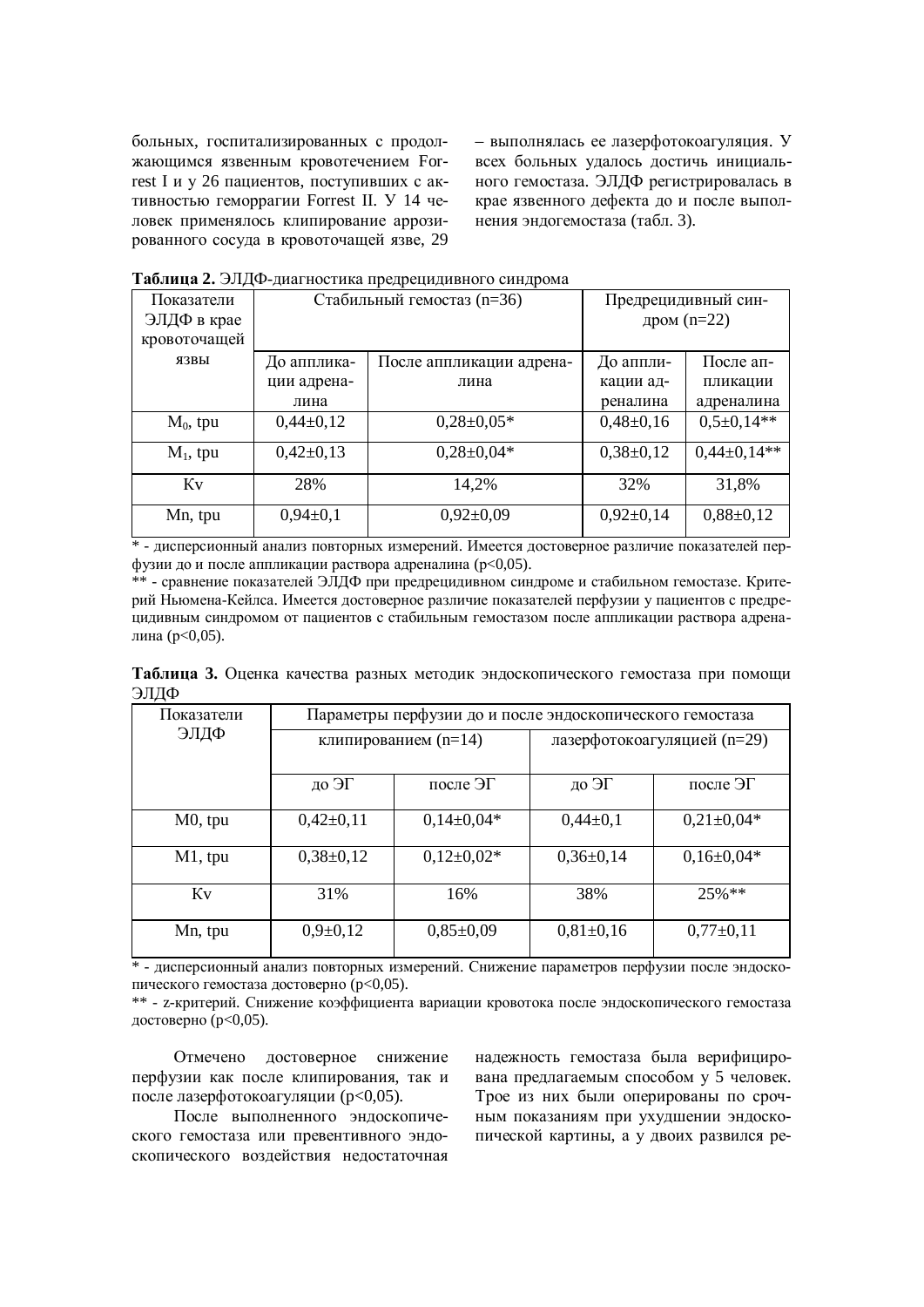цидив геморрагии, установленный при динамической эндоскопии.

**Выволы.** Эндоскопическая лазерная допплеровская флуометрия позволила объективизировать прогноз рецидива язвенного кровотечения, верифицировать предрецидивный синдром на основании изучения непосредственных причин геморрагии. Эндоскопическая лазерная допплеровская флоуметрия позволила объективно оценить эффективность эндоскопического гемостаза. Критерии эффективности эндогемостаза, в свою очередь, позволили оптимизировать выбор хирургической тактики: при достижении стабильного гемостаза была оправдана консервативная терапия, при ненадежной остановке кровотечения показана экстренная превентивная операция.

Достоинствами предлагаемых способов прогнозирования рецидива язвенного гастродуоденального кровотечения и определения стабильности эндогемостаза являются объективность определения производящих факторов повторной язвенной геморрагии, высокая точность прогноза, простота исполнения и невысокая стоимость диагностического оборудования.

## СПИСОК ЛИТЕРАТУРЫ:

1. Аруин Л.И., Капуллер Л.Л., Исаков В.А. Морфологическая диагностика болезней желудка и кишечника. – М., «Триада-Х», 1998, - 496 с.

2. Гостищев В.К., Евсеев М.А. Патогенез рецидива острых гастродуоденальных язвенных кровотечений // Хирургия, 2004. - № 5. – С. 46-51.

3. Гостищев В.К., Евсеев М.А. Рецидив острых гастродуоденальных язвенных кровотечений // Хирургия. - № 7., 2003. - ɋ. 43-49.

4. Ефименко Н.А., Чернеховская Н.Е., Федорова Т.А., Шишло В.К. Микроциркуляция и способы ее коррекции. – М.: Российская мелицинская акалемия последипломного образования. 2003. – 172 с.

5. Козлов В.И., Морсков В.Ф., Кишко В.И., Соколов В.Г., Терман О.А. Лазерно-доплеровский метод исследования капиллярного кровотока. // Известия АН, сер. Физическая. – Т. 59. –  $N_2$  6. – 1995. – C. 179-182.

6. Панцырев Ю.М., Сидоренко В.И., Фёдоров Е.Д., Михалёв А.И., Орлов С.Ю. Активная дифференцированная лечебная тактика при язвенных гастродуоденальных кровотечениях: основа взаимопонимания и взаимодействия между хирургами, гастроэнтерологами и эндоскопистами // Всероссийская конференция хирургов «Современные проблемы экстренного и планового лечения больных язвенной болезнью желулка и лвеналнатиперстной кишки». -Материалы конференции. - 25-26 сентября 2003 г. – Саратов. 2003. – С. – 136.

7. Самсонов В.А. Язвенная болезнь. Новые материалы к патоморфологии осложненных ее форм. Петрозаводск. «Карелия», 1975. – 264 с.

8. Шапкин Ю.Г. Специализированная помощь больным с гастродуодеными кровотечениями в Саратовском областном центре // Дисс.... д.м.н. – Саратов, 1996. – 205 c.

9. Guglielmi A., Ruzzenente A., Sandri M., Kind R., Lombardo F. et al. Risk Assessment and Prediction of Rebleeding in Bleeding Gastroduodenal Ulcer // Endoscopy,  $2002. - T. 34. - N<sub>2</sub> 10. - C. 778-786.$ 

10.Marek T.A. Gastrointestinal bleeding // Endoscopy, 2001. – T. 33. –  $\mathbb{N}^2$  11 – C.920-929.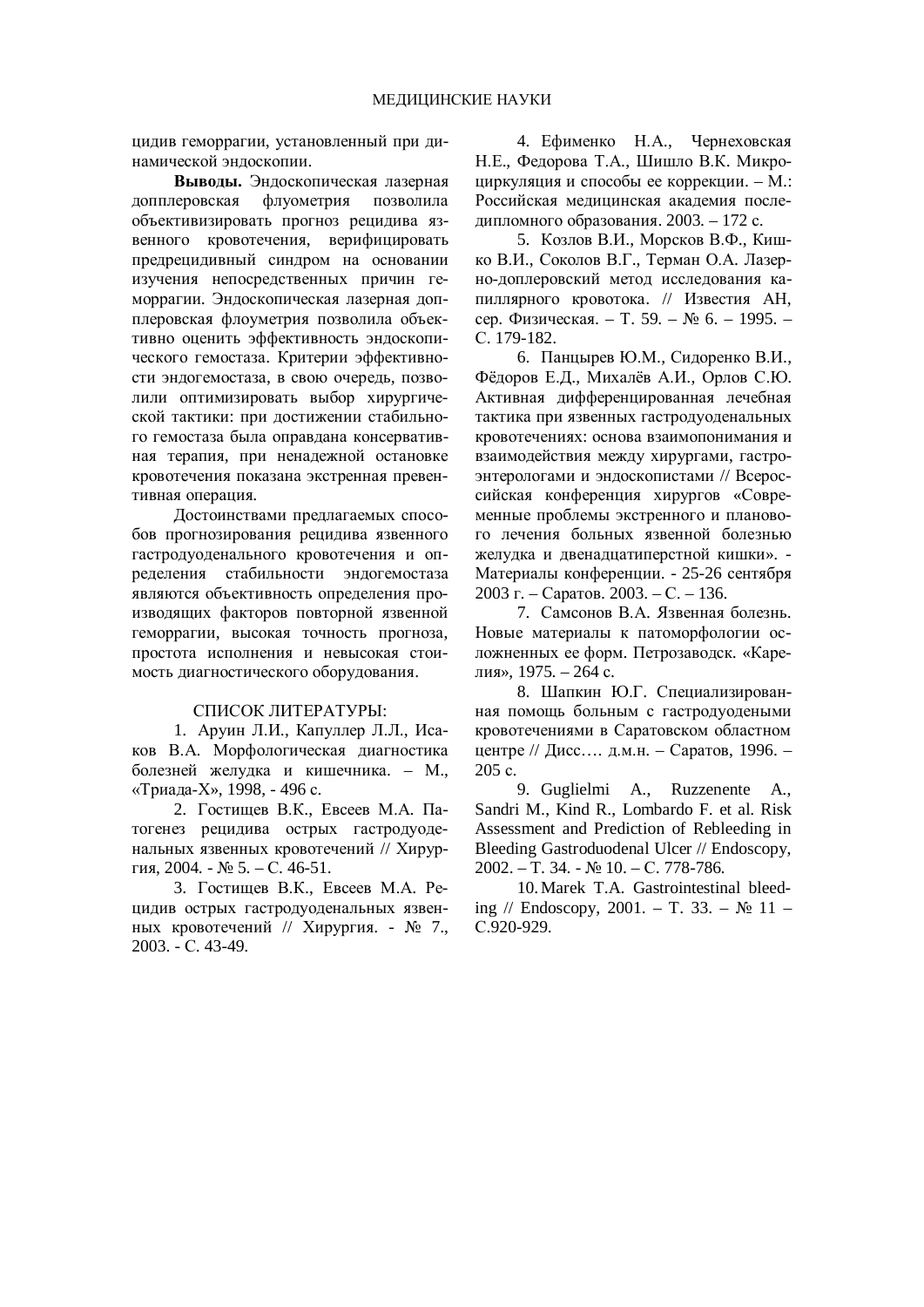## **THE NEW EXPERIMENTAL AND CLINICAL APPROACHES TO ENDOSURGERY TREATMENT OF BLEEDING GASTRODUODENAL ULCER**

Kapralov S.V.<sup>1</sup>, Shapkin Yu.G.<sup>1</sup>, Potakhin S.N.<sup>1</sup>, Bashkatov A.N.<sup>2</sup>, Tuchin V.V.<sup>2</sup> *1 – Saratov Medical University 2- Saratov N.G. Chernyshevsky State University* 

In the experimental and clinical study with use of laser Doppler flowmetry (LDF) the new methods of objective diagnostics of pre-recurrence syndrome and determination of stability of endoscopic hemostasis in the presence of bleeding gastroduodenal ulcer have been developed. In this experiment, the capabilities of LDF for estimation of changes of microcirculation during bleeding development have been studied. For objective verification of the pre-recurrence syndrome, pharmacologic adrenal test has been proposed. For estimation of endoscopic hemostasis, perfusion at the border of ulcer has been determined before and after it realized. The criteria of the endohemostasis allow optimizing the choice of surgical approach: at achieving of stable hemostasis the conservative therapy has been justified, at unreliable arrest of bleeding the urgent preventive surgery is prescribed.